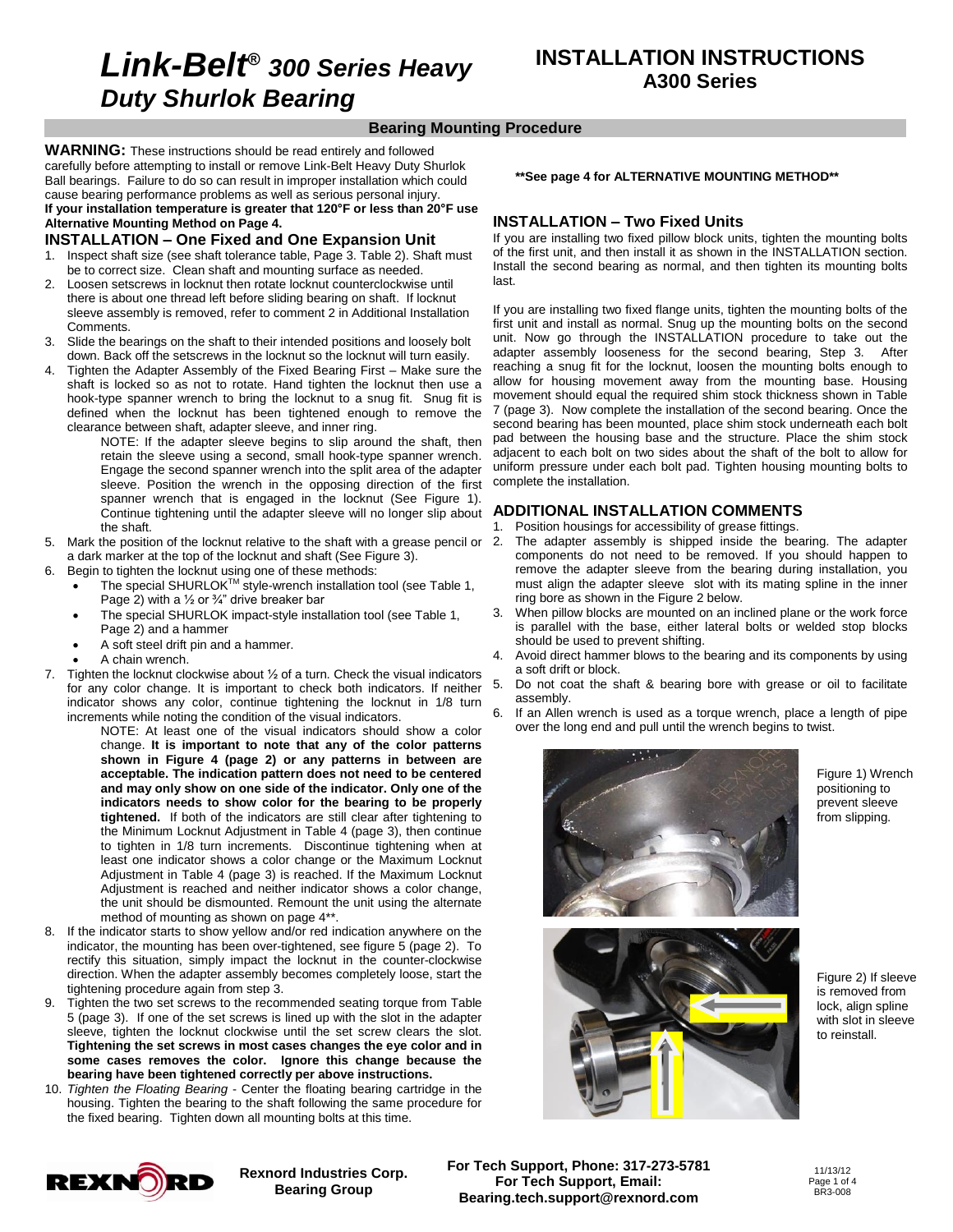# **Link-Belt***<sup>Æ</sup>* **<sup>300</sup> Series Heavy Duty Shurlok Bearing**

### **INSTALLATION INSTRUCTIONS A300 Series**

#### **Bearing Mounting Procedure**



Figure 3: Position of Locknut relative to Shaft



Figure 4: Tightening Locknut using Impact Wrench



Figure 4: Acceptable changes in the OSS



Figure 5: Over-tightened indicator showing yellow and red





**Figure 6: Wrench Style Figure 7: Impact Style**

#### **Table 1: Shurlok Installation Tools**

| <b>Installation Tools</b> |                                                         |                                                         |
|---------------------------|---------------------------------------------------------|---------------------------------------------------------|
| <b>Bearing Size</b>       | <b>Wrench Style Part</b><br><b>Number</b><br>(Figure 6) | <b>Impact Style Part</b><br><b>Number</b><br>(Figure 7) |
| 319                       | N6103-SPN                                               | N6103-IMP                                               |
| 323                       | N6107-SPN                                               | N6107-IMP                                               |
| 327                       | N6111-SPN                                               | N6111-IMP                                               |
| 331                       | 105-90420-11                                            | 105-90425-11                                            |
| 335                       | 105-90420-21                                            | 105-90425-21                                            |
| 339                       | 105-90420-31                                            | 105-90425-31                                            |
| 343-344                   | 105-90420-41                                            | 105-90425-41                                            |
| 351-355                   | 105-90420-51                                            | 105-90425-51                                            |
| 363                       | 105-90420-61                                            | 105-90425-61                                            |



**Rexnord Industries Corp. Bearing Group**

**For Tech Support, Phone: 317-273-5781 For Tech Support, Email: [Bearing.tech.support@rexnord.com](mailto:Bearing.tech.support@rexnord.com)**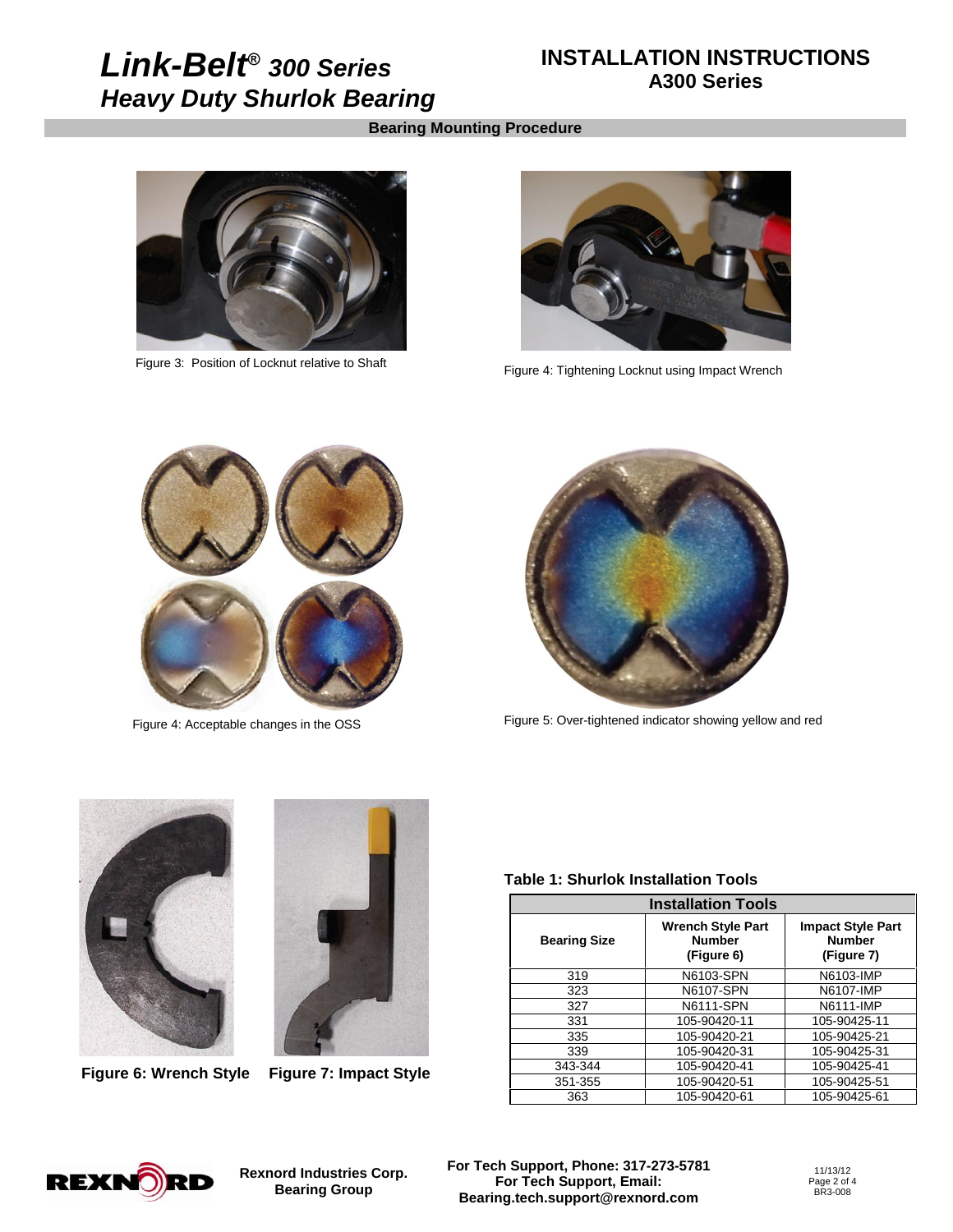# **Link-Belt***<sup>Æ</sup>* **<sup>300</sup> Series Heavy Duty Shurlok Bearing**

## **INSTALLATION INSTRUCTIONS A300 Series**

### **Bearing Mounting Procedure**

### **Table 2: Recommended Shaft Tolerance Table**

| <b>Shaft Tolerance</b>                    |                                                                                        |                                               |
|-------------------------------------------|----------------------------------------------------------------------------------------|-----------------------------------------------|
| <b>Nominal Shaft</b><br>sizes<br>(inches) | <b>Commercial</b><br><b>Shaft Tolerance</b><br>(Cold Finished<br>Steel, Low<br>Carbon) | <b>RECOMMENDED SHAFT</b><br><b>TOLERANCES</b> |
| $13/16 - 115/16$                          | $+.000-.003$                                                                           | $+.000-.003$                                  |
| $23/16 - 315/16$                          | $+.000-.004$                                                                           | $+.000-.004$                                  |

### **Table 4: Final Locknut Adjustment Table**

| <b>Minimum and Maximum Locknut Adjustment</b> |                                 |        |                                                          |  |
|-----------------------------------------------|---------------------------------|--------|----------------------------------------------------------|--|
|                                               | <b>Shaft Size Range</b><br>(in) |        | <b>Maximum</b><br>Locknut<br><b>Adjustment</b><br>(Turn) |  |
| From                                          | Т٥                              | (Turn) |                                                          |  |
| 13/16                                         | 315/16                          |        | 1 1/4                                                    |  |

#### **Table 6: Recommended Lubrication Schedule**

| <b>Lubrication Schedule</b> |                                 |                                                             |      |               |       |
|-----------------------------|---------------------------------|-------------------------------------------------------------|------|---------------|-------|
| <b>Shaft Size</b><br>(in)   | Grease WT.<br>Required<br>(OZ.) | <b>Recommended Number of Months</b><br>at Given Shaft Speed |      |               |       |
|                             |                                 | <b>Months</b>                                               |      |               |       |
|                             |                                 | 6                                                           | 4    | $\mathcal{P}$ | 1     |
| 13/16                       | 0.15                            | 3620                                                        | 5610 | 8145          | 10860 |
| 1 7/16                      | 0.22                            | 3285                                                        | 5095 | 7395          | 9860  |
| 1 11/16                     | 0.41                            | 2640                                                        | 4225 | 6060          | 8100  |
| 1 15/16                     | 0.52                            | 2310                                                        | 3850 | 5580          | 7315  |
| 23/16                       | 0.70                            | 2045                                                        | 3410 | 4945          | 6480  |
| 2 7/16                      | 0.83                            | 1830                                                        | 2990 | 4320          | 5815  |
| $211/16 - 23/4$             | 1.25                            | 1660                                                        | 2580 | 3865          | 5155  |
| 2 15/16                     | 1.50                            | 1550                                                        | 2410 | 3620          | 4825  |
| 33/16                       | 1.80                            | 1370                                                        | 2225 | 3420          | 4450  |
| 37/16                       | 2.42                            | 1350                                                        | 2025 | 3040          | 4050  |
| 3 15/16                     | 3.27                            | 1200                                                        | 1885 | 2740          | 3600  |

### **Table 7: Shim Stock Thickness for Flange Bearings**

#### **Shim Stock for Two Fixed Flange Units**

| <b>Shaft Size Range</b><br>(in) |         | Shim Stock<br>(in) |
|---------------------------------|---------|--------------------|
| From                            | То      |                    |
| 13/16                           | 1 11/16 | .042               |
| 1 15/16                         | 23/16   | .063               |
| 23/8                            | 2 15/16 | .070               |
| 33/16                           | 3 15/16 | .080               |

#### **Table 3: Locknut Toque Limit**

| <b>Locknut Torque Limit</b> |                              |  |  |
|-----------------------------|------------------------------|--|--|
| <b>Bearing Size</b>         | <b>Torque Limit (Ibs-ft)</b> |  |  |
| 319                         | 75                           |  |  |
| 323                         | 95                           |  |  |
| 327                         | 115                          |  |  |
| 331                         | 145                          |  |  |
| 335                         | 205                          |  |  |
| 339                         | 315                          |  |  |
| 343-344                     | 395                          |  |  |
| 351-355                     | 480                          |  |  |
| 363                         | 510                          |  |  |

#### **Table 5: Recommended Set Screw Torque**

| <b>Set Screw Tightening Torque</b> |                                       |  |
|------------------------------------|---------------------------------------|--|
| <b>Shaft Size</b><br>(in)          | <b>Seating Torque</b><br>$(in - lbs)$ |  |
| 1 3/16                             |                                       |  |
| 1 7/16                             | $87 - 92$                             |  |
| 1 11/16                            |                                       |  |
| 1 15/16                            |                                       |  |
| 2 3/16                             |                                       |  |
| 27/16                              |                                       |  |
| 2 11/16                            |                                       |  |
| 23/4                               |                                       |  |
| 2 15/16                            | 165 - 185                             |  |
| 33/16                              |                                       |  |
| 37/16                              |                                       |  |
| 3 15/16                            | 290 - 325                             |  |

#### **LUBRICATION INFORMATION**

Standard bearings come pre-lubricated from the factory with Exxon Ronex MP grease. Exxon Ronex MP is an NLGI Grade 2 EP (extreme Ronex MP grease. Exxon Ronex MP is an NLGI Grade 2 EP (extreme pressure) grease with a lithium complex thickener. It can be used for high loads, and in some cases at temperatures as low as -40°F or as heressure) grease with a lithium complex thickener. It can be used for high loads, and in some cases at temperatures as low as -40°F or as high as +225°F. For high speeds, other special service conditions, or for inquires on other acceptable greases, please consult your local Rexnord representative or the Rexnord Bearing Engineering Department. Oil lubrication is not recommended.

#### **RELUBRICATION**

Bearings should be re-lubricated at regular intervals. The frequency and amount of lubricant will be determined by the type of service. General guidelines for re-lubrication frequency and amount are based upon average application conditions. See LUBRICATION TABLE to the left.<br>Oil lubrication is not recommended.

At High temperatures, greases tend to degrade more rapidly and thus require fresh grease more frequently. In general, small amounts of grease added frequently provide better lubrication. When equipment will not be in operation for some time, grease should be added to provide corrosion protection. This is particularly important for equipment This is particularly important for equipment exposed to severe weather.

#### **AUTOMATIC LUBRICATION SYSTEMS**

A variety of automatic re-lubrication systems are available for use with ball bearings. Key considerations are:

1. NLGI grade of grease used, consistent with system layout

2. An amount/frequency combination necessary to replenish the grease **MIXING OF GREASES**

Mixing of 2 greases should be checked with the lubricant manufacturer. If the grease bases are different they should never be mixed.



**Rexnord Industries Corp. Bearing Group**

**For Tech Support, Phone: 317-273-5781 For Tech Support, Email: [Bearing.tech.support@rexnord.com](mailto:Bearing.tech.support@rexnord.com)**